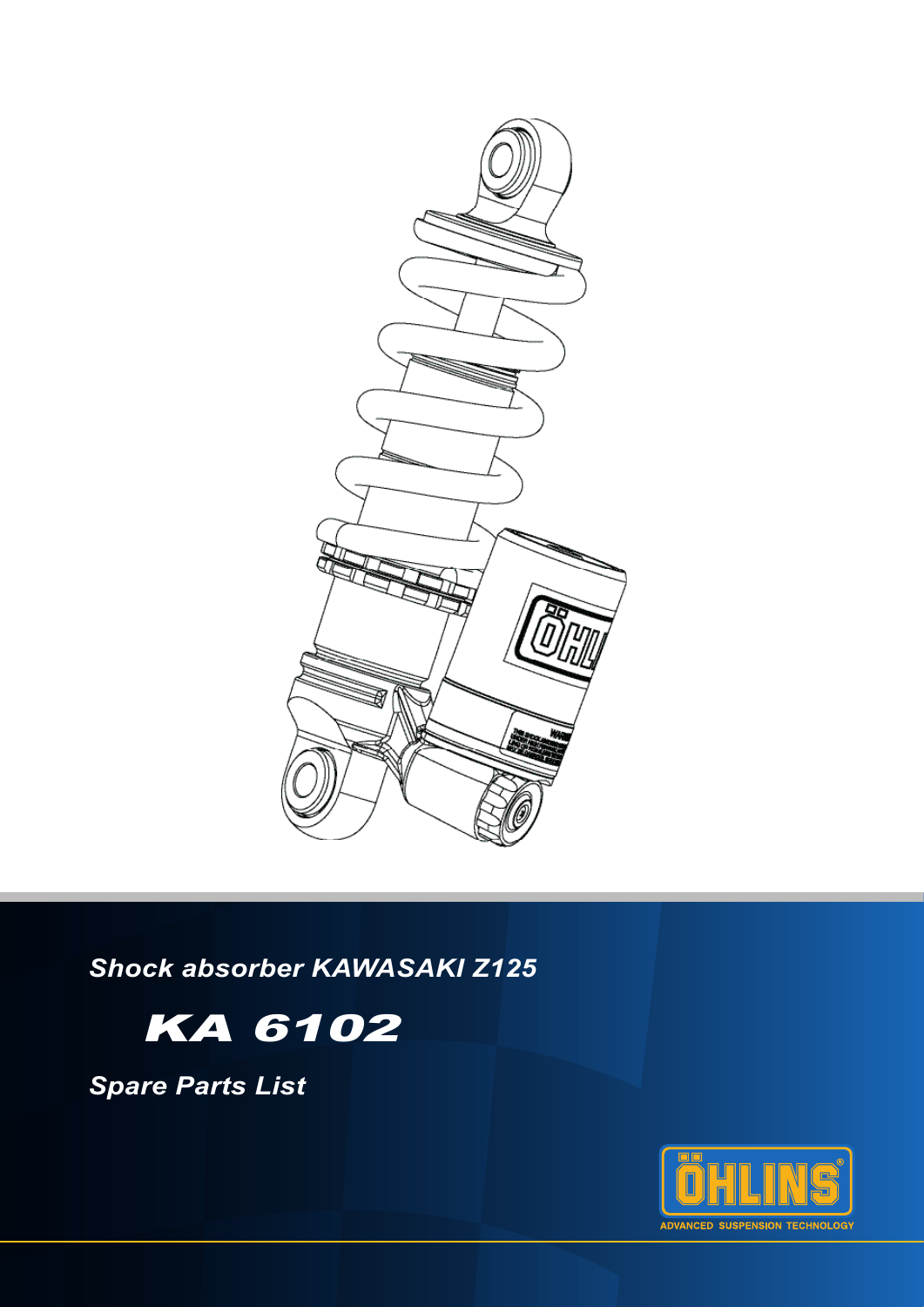## **SAFETY PRECAUTIONS**

### ⚠ **Warning!**

The shock absorber/front fork/steering damper is an important part of the vehicle and will affect the stability.

### ⚠ **Warning!**

After installing the Öhlins product, take a test ride at low speed to make sure your vehicle has maintained stability.

### ⚠ **Warning!**

Some of Öhlins products contain pressurized nitrogen gas (N<sub>2</sub>). Do not open, service or modify pressurized products without proper education (approved Öhlins dealer/distributor) and proper tools.

#### 1**1 Note!**

Read and ensure you understand the information in this manual and other technical documents provided by Öhlins, before you use the product.

#### 1**1 Note!**

Öhlins Racing AB can not be held responsible for any damage to the shock absorber/front fork/steering damper, vehicle, other property or injury to persons, if the instructions for mounting, usage and maintenance are not obeyed.

#### ⚠ **Warning!**

If the suspension makes an abnormal noise, or the function is irregular, or if you notice any leakage from the product, stop the vehicle immediately and return the product to an Öhlins Service Centre.

#### ⚠ **Warning!**

The product warranty shall only apply if the product has been operated and maintained in accordance with recommendations in this manual. If you have any questions regarding usage, service, inspection and/or maintenance contact Öhlins.

#### 1**1 Note!**

When working with the Öhlins product, read the Vehicle Service Manual.

#### ⚠ **Warning!**

This product was developed and designed exclusively for a specific vehicle model and shall only be installed on the intended vehicle model in its original condition as delivered from the vehicle manufacturer.

### **Contents**

| Figure 3 - Damping assy+Seal head assy5 |  |
|-----------------------------------------|--|
|                                         |  |
|                                         |  |

### **SAFETY SYMBOLS**

In this manual, mounting instructions and other technical documents, important information concerning safety is distinguished by the following symbols:

The Safety Alert Symbol means: Warning! Your safety is involved.

#### ⚠ **Warning!**

The Warning Symbol means: Failure to follow warning instructions can result in severe or fatal injury to anyone working with, inspecting or using the shock absorber, or to bystanders.

#### ✋**✋ Caution!**

The Caution Symbol means: Special precautions must be taken to avoid damage to the shock absorber.

#### 1**1 Note!**

The Note Symbol indicates information that is important regarding procedures.

© Öhlins Racing AB. All rights reserved. Any reprinting or unauthorized use without the written permission of Öhlins Racing AB is prohibited.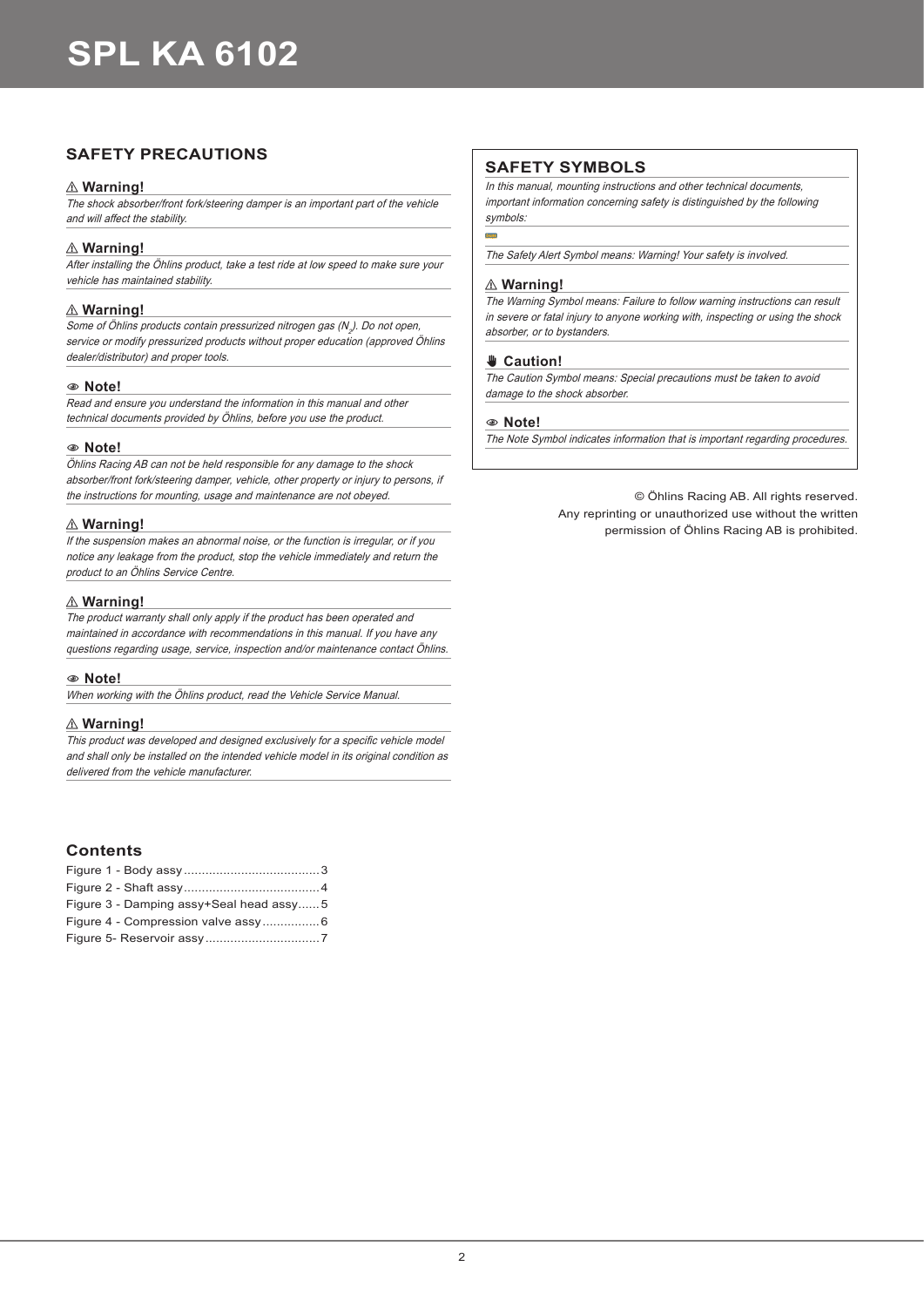## **Figure 1 - Body assy**



| Pos      | Part No  | <b>Pcs</b>     | <b>Description</b>        | <b>Notes</b>       |
|----------|----------|----------------|---------------------------|--------------------|
| $1 - 1$  | 01218-40 | $\overline{2}$ | Spacer, ball joint        |                    |
| $1 - 2$  | 00534-01 | 2              | Seal ball joint 16/26/2.7 |                    |
| $1 - 3$  | 00536-13 | $\mathbf{1}$   | <b>Ball joint</b>         |                    |
| $1 - 4$  | 03280-74 | 1              | Cyl head                  |                    |
| $1 - 5$  | 00382-07 | $\mathbf{1}$   | <b>Screw</b>              |                    |
| $1 - 6$  | 00338-02 | 1              | O-ring 38x2.5             |                    |
| $1 - 7$  | 00438-33 | $\mathbf{1}$   | O-ring 5.6x1.6            |                    |
| $1 - 8$  | 64300-30 | 1              | Cylinder tube             |                    |
| $1-9$    | 00128-01 | $\mathbf{1}$   | Circlip                   |                    |
| $1 - 10$ | 63065-02 | 1              | End cap                   |                    |
| $1 - 11$ | 60155-02 | $\mathbf{1}$   | Lock nut                  |                    |
| $1 - 12$ | 60154-02 | 1              | Spring platform           |                    |
| $1 - 13$ | 60281-23 | $\overline{1}$ | Spring 145 N/mm           | Installed spring   |
|          | 60282-08 | 1              | Spring 160 N/mm           | Alternative spring |
| $1 - 14$ | 00116-03 | $\overline{1}$ | Spring clip               |                    |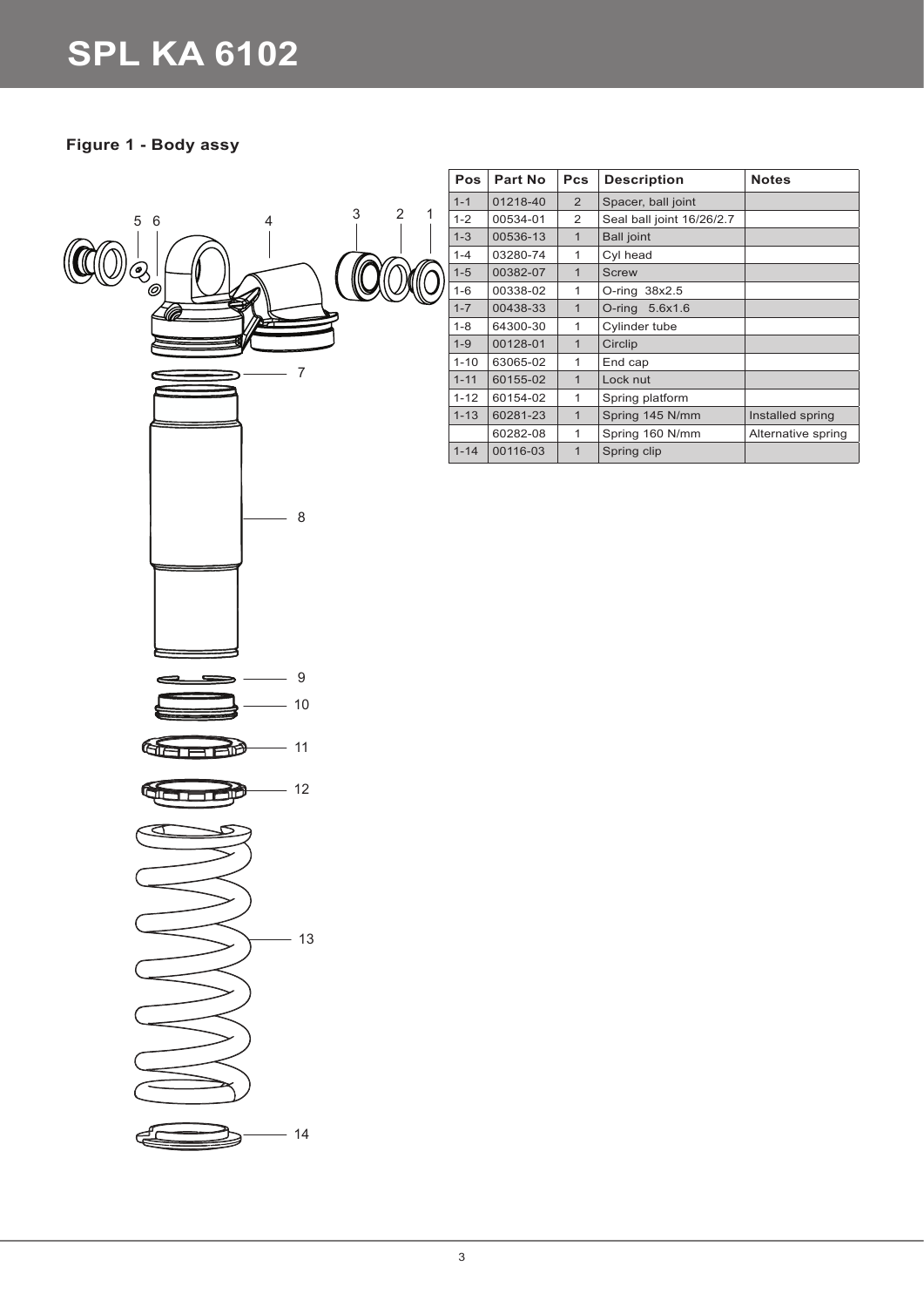## **Figure 2 - Shaft assy**



| <b>Pos</b> | <b>Part No</b> | <b>Pcs</b>   | <b>Description</b>        | <b>Notes</b> |
|------------|----------------|--------------|---------------------------|--------------|
| $3 - 1$    | 60160-04       | $\mathbf 1$  | Jet 1.0                   |              |
| $3 - 2$    | 01055-03       | 1            | Adj.needle                |              |
| $3 - 3$    | 00338-14       | $\mathbf{1}$ | O-ring $3.1x1.6$          |              |
| $3 - 4$    | 03062-14       | 1            | Shaft 14/118              |              |
| $3 - 5$    | 00163-18       | 1            | Bump rubber               |              |
| $3-6$      | 60220-31       | 1            | End eye 14/30/26          |              |
| $3 - 7$    | 00536-13       | $\mathbf{1}$ | Ball joint 14/26/15       |              |
| $3 - 8$    | 00534-01       | 2            | Seal ball joint 16/26/2.7 |              |
| $3 - 9$    | 01218-40       | 2            | Spacer 12x25              |              |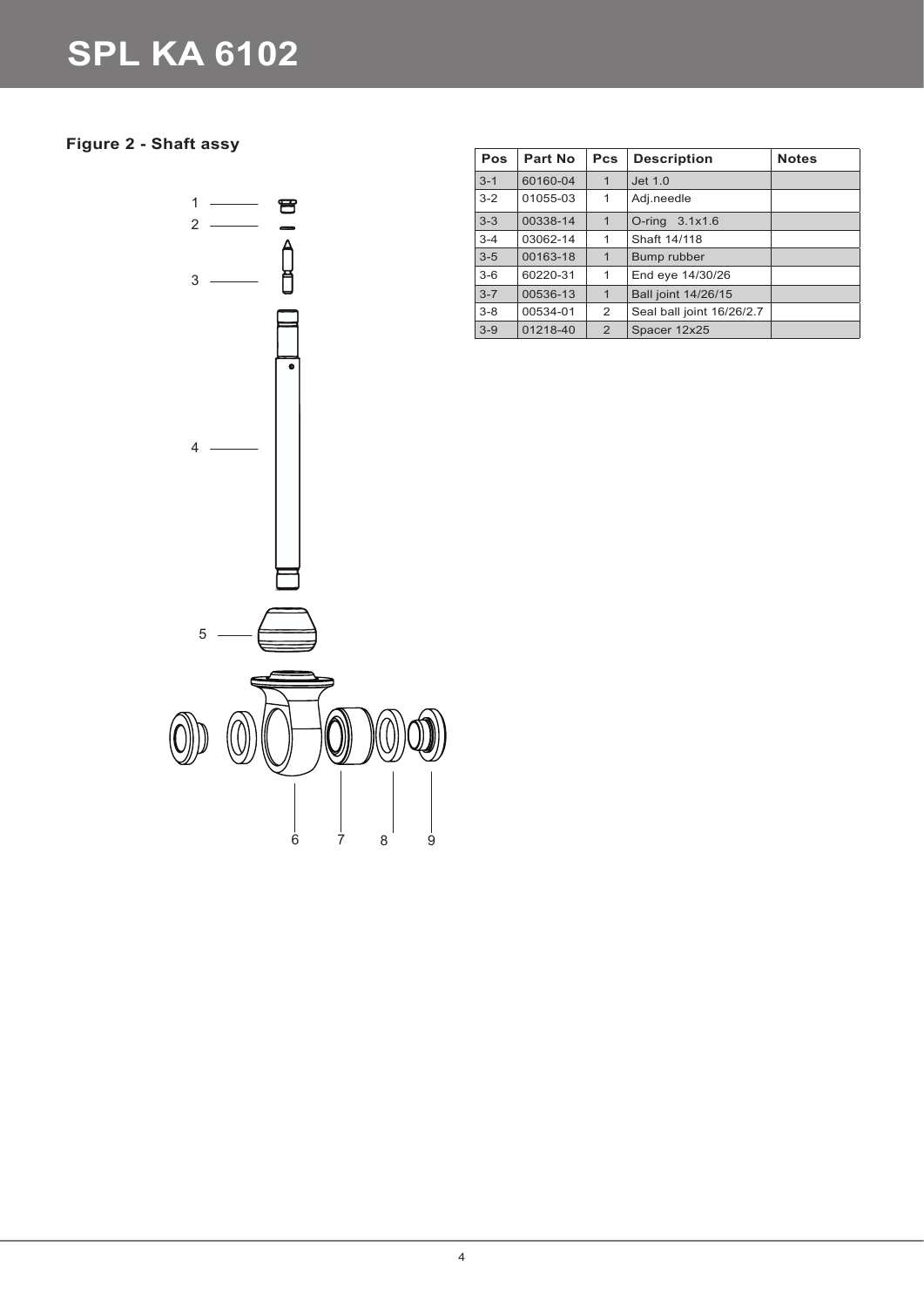## **Figure 3- Damping assy+Seal head assy**



| Pos      | Part No  | <b>Pcs</b>     | <b>Description</b> | <b>Notes</b> |
|----------|----------|----------------|--------------------|--------------|
| $2 - 1$  | 00539-01 | $\mathbf{1}$   | Lock nut           |              |
| $2 - 2$  | 00578-01 | $\mathbf{1}$   | Washer             |              |
| $2 - 3$  | 00519-05 | $\mathbf{1}$   | Stop washer        |              |
| $2 - 4$  |          |                | Rebound shim       | See spec.    |
| $2 - 5$  | 03078-01 | $\overline{1}$ | Piston ring        |              |
| $2 - 6$  | 03377-40 | 1              | Piston             |              |
| $2 - 7$  |          |                | Compression shim   | See spec.    |
| $2 - 8$  | 03068-01 | $\mathbf{1}$   | Valve stop         |              |
| $2 - 9$  | 00436-01 | $\mathbf{1}$   | Circlip            |              |
| $2 - 10$ | 03269-03 | $\mathbf{1}$   | Spacer Red         |              |
| $2 - 11$ | 03164-07 |                | Seal head assy     |              |
| $2 - 12$ | 03067-02 | 1              | Stop rubber        |              |
| $2 - 13$ | 04752-02 | $\overline{1}$ | Washer             |              |
| $2 - 14$ | 04717-02 | $\mathbf{1}$   | Seal               |              |
| $2 - 15$ | 01032-09 | $\overline{1}$ | Back-up ring       |              |
| $2 - 16$ | 04729-02 | $\mathbf{1}$   | Shim               |              |
| $2 - 17$ | 63064-03 | $\overline{1}$ | Seal head 14/36    |              |
| $2 - 18$ | 00338-09 | $\mathbf{1}$   | O-ring 29.30x3.6   |              |
| $2 - 19$ | 01056-12 | $\overline{1}$ | Bushing 14/16/12   |              |
| $2 - 20$ | 03070-02 | 1              | Scraper            |              |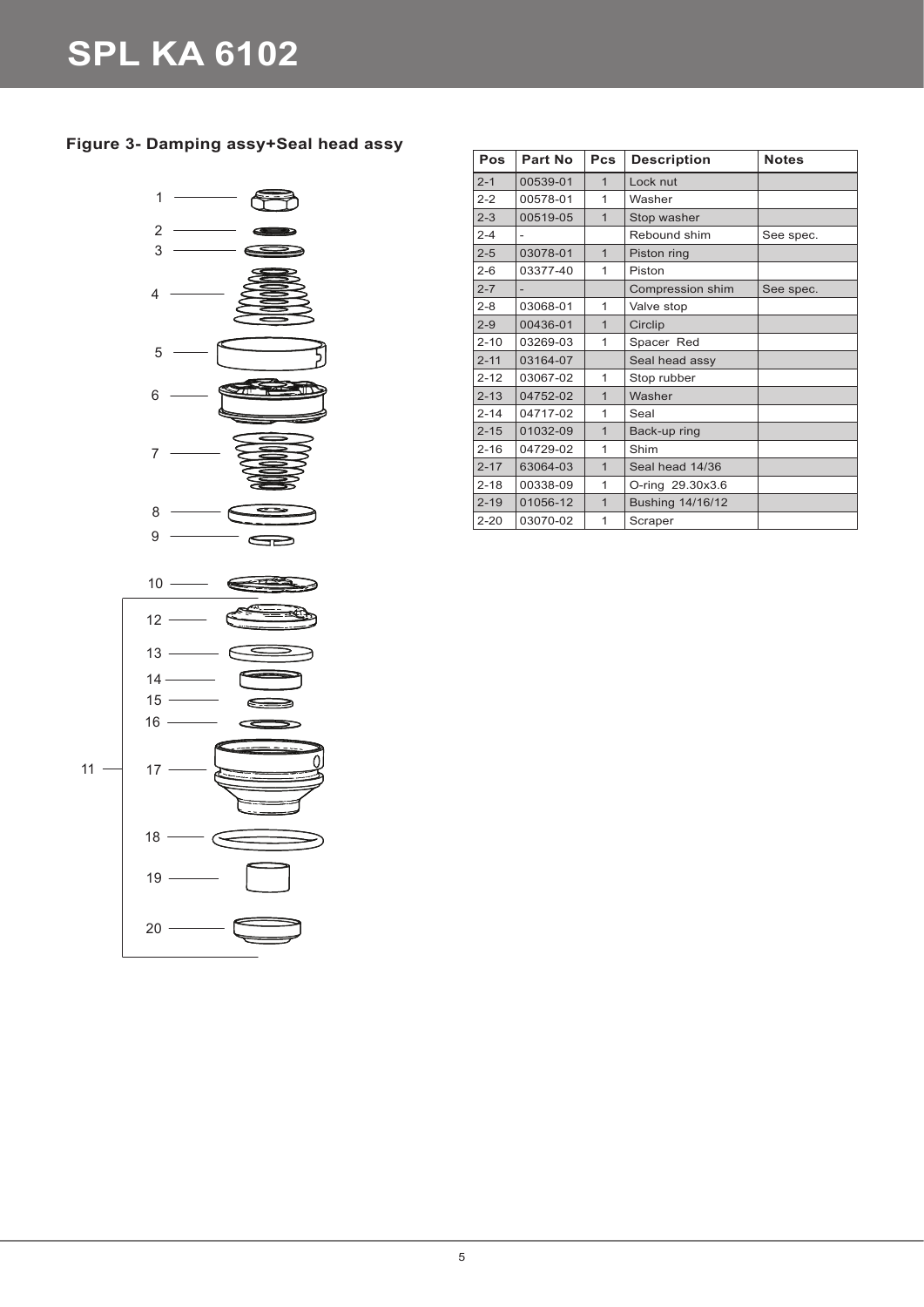## **Figure 4 - Compression valve assy**



| Pos      | <b>Part No</b> | <b>Pcs</b>     | <b>Description</b>   | <b>Notes</b> |
|----------|----------------|----------------|----------------------|--------------|
| $4 - 1$  | 00828-01       | $\mathbf{1}$   | <b>Screw M3x8</b>    |              |
| $4 - 2$  | 00820-02       | 1              | Knob adj.            |              |
| $4 - 3$  | 00884-07       | 2              | <b>Ball</b>          |              |
| $4 - 4$  | 00833-01       | 2              | Spring               |              |
| $4 - 5$  | 01473-06       | $\mathbf{1}$   | Circlip              |              |
| $4 - 6$  | 01242-06       | 1              | Adj.needle           |              |
| $4 - 7$  | 00338-79       | $\mathbf{1}$   | O-ring 5.28x1.78     |              |
| $4 - 8$  | 00338-27       | 1              | O-ring 21.95x1.78    |              |
| $4 - 9$  | 01243-07       | $\overline{1}$ | End piece            |              |
| $4 - 10$ | 00577-01       | 1              | O-ring 5.1x1.6       |              |
| $4 - 11$ |                |                | Shim stack           | Spec card.   |
| $4 - 12$ | 00641-01       | $\mathbf{1}$   | <b>Washer 8/10/2</b> |              |
| $4 - 13$ | 01244-07       | $\mathbf{1}$   | Valve compression    |              |
| $4 - 14$ | 01245-01       | 1              | Check valve          |              |
| $4 - 15$ | 01246-01       | $\mathbf{1}$   | Wave washer          |              |
| $4 - 16$ | 01247-01       | 1              | Check valve housing  |              |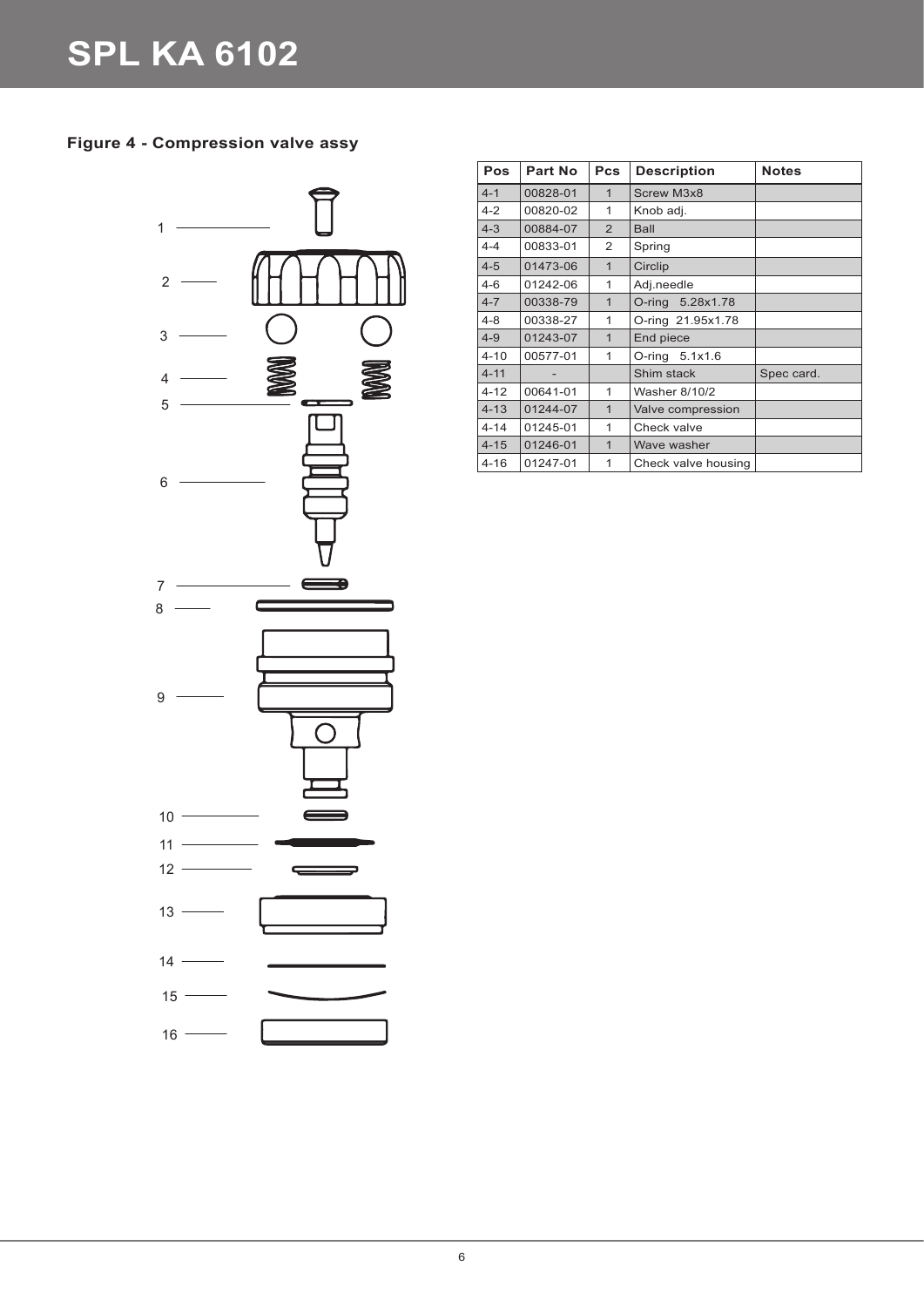## **Figure 5 - Reservoir assy**



| <b>Pos</b> | Part No  | <b>Pcs</b>     | <b>Description</b>     | <b>Notes</b> |
|------------|----------|----------------|------------------------|--------------|
| $5 - 1$    | 00338-24 | $\mathbf{1}$   | O-ring 40.87x3.53      |              |
| $5-2$      | 00302-06 | 1              | Reservoir 44/80        |              |
| $5-3$      | 60191-10 | $\mathbf{1}$   | Sticker "ÖHLINS" black |              |
| $5 - 4$    | 00196-01 | 1              | Sticker "Warning"black |              |
| $5-5$      | 00338-04 | $\overline{1}$ | $O$ -ring $33x5$       |              |
| $5-6$      | 00305-01 | 1              | Reservoir piston 44    |              |
| $5 - 7$    | 00340-01 | $\overline{1}$ | Teflon band            |              |
| $5 - 8$    | 00161-03 |                | Reservoir top assy     |              |
| $5-9$      | 00338-04 | $\mathbf{1}$   | O-ring 33x5            |              |
| $5 - 10$   | 00604-01 | 1              | Rubber valve           |              |
| $5 - 11$   | 00561-03 | $\overline{1}$ | Reservoir end cap 44   |              |
| $5 - 12$   | 00338-59 | 1              | O-ring 4.5x1.5         |              |
| $5 - 13$   | 01050-01 | $\overline{1}$ | Screw M4x5             |              |
| $5 - 14$   | 00329-01 | 1              | Circlip                |              |